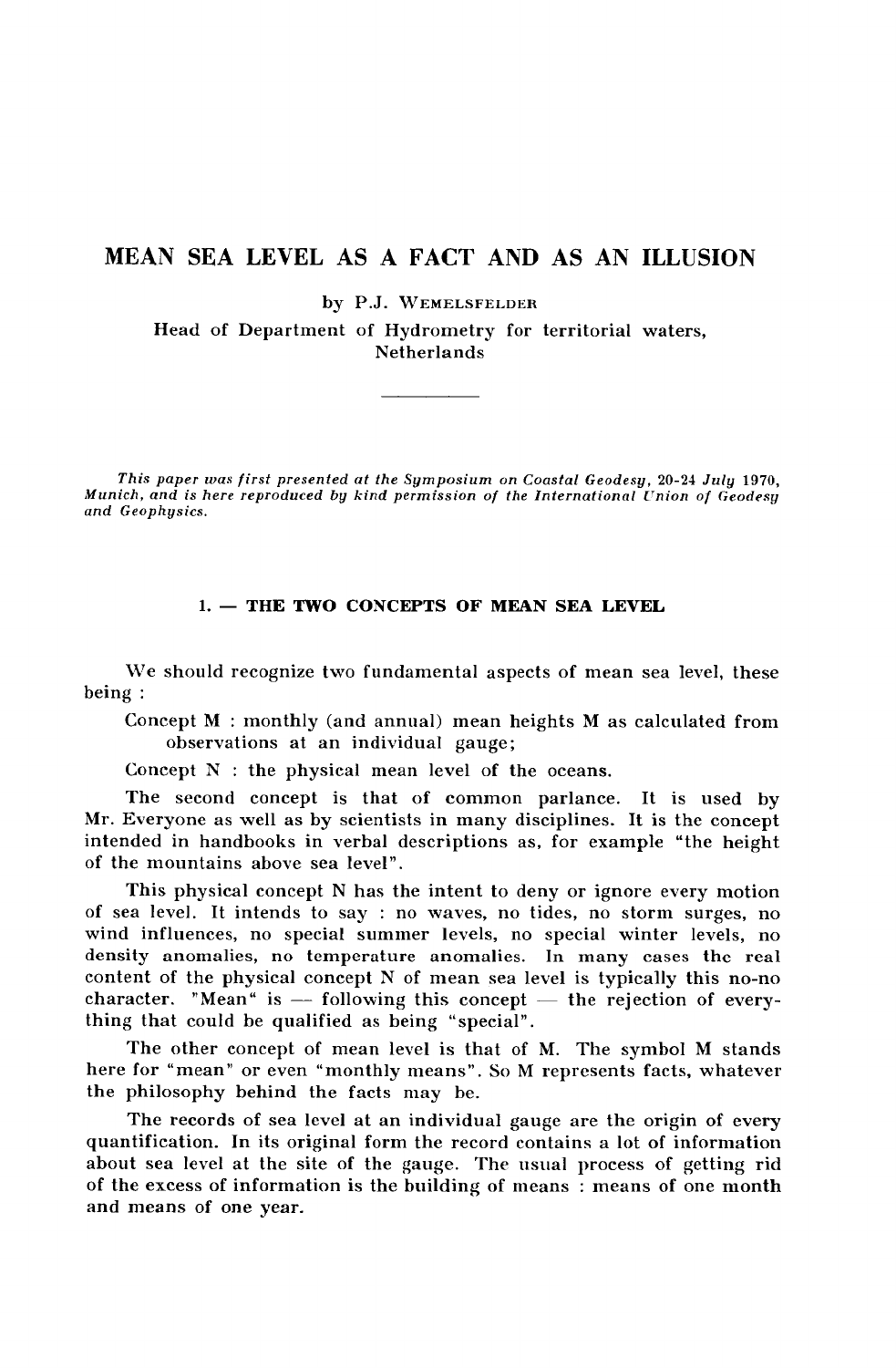One can debate the best way to arrive at an ideal mean value : by physically measuring the area of the tidal curve, by calculating means of the heights for 24 hours a day, for 8 hours a day, moon hours, only highwater and low water and adding a constant correction, the best length of one month or any other concept. A choice among these possibilities is, for the object of this paper, of minor importance and we will suppose M to be the best approximation in any situation.

This concept M leads to figures of local importance, needed in coastal engineering, maritime structures, harbour engineering, etc.

It is customary to have in mind the concept N and to accept a figure M as the representation of the physical mean sea level N for the site of the gauge. It is our intention to discuss this habit and to lay stress upon the fundamental difference and divergence between the two concepts.

#### 2. — THE SPATIAL CHARACTER OF N

Mean sea level as a physical object and characterised by N exists primarily in space. It is the way in which the oceans span the globe. If we are interested in the world's mean sea level we declare the intention to look for the "mean"; thus excluding its systematic as well as its arbitrary motions, at least waves, tides, and annual cycles.

We will subdivide this physical concept into three : a global, a regional, and a local mean sea level concept.

If we should aim at the global sea level in an absolute sense, two things would be necessary : first to measure and calculate M at a great number of gauges and second to determine the zero heights of these gauges in mathematic coordinates, independent from the anomalies of the globe. (We may call this "Surface 1"). According to our present knowledge, in principle only satellites will be able to produce adequate information. This mathematical height of mean sea level all over the globe would be of little use unless it could be compared with the mathematic height of the coast. This would lead to the height of sea relative to the coast. This is identical to the outcome of every gauge without satellites. But the contribution of the satellites would be to reveal the anomalies of the oceans' levels from the mathematical shape of the globe, being just what we aimed to know. The gauges would not bring us this result, the satellites would.

In our present situation this idea is not realistic. Quite the same as the next : if we were to achieve by levelling one geopotential plane all over the globe (surface 2), direct comparison of the gauge's mean sea level M with that global surface 2 would give us exact information about the real shape of the oceans' anomalies. Relating world's mean sea level to surface 2 would not be identical to relating it to the mathematical surface 1, since the geopotential surface differs from the mathematical surface.

If the oceans were subjected to the same forces as the continents, the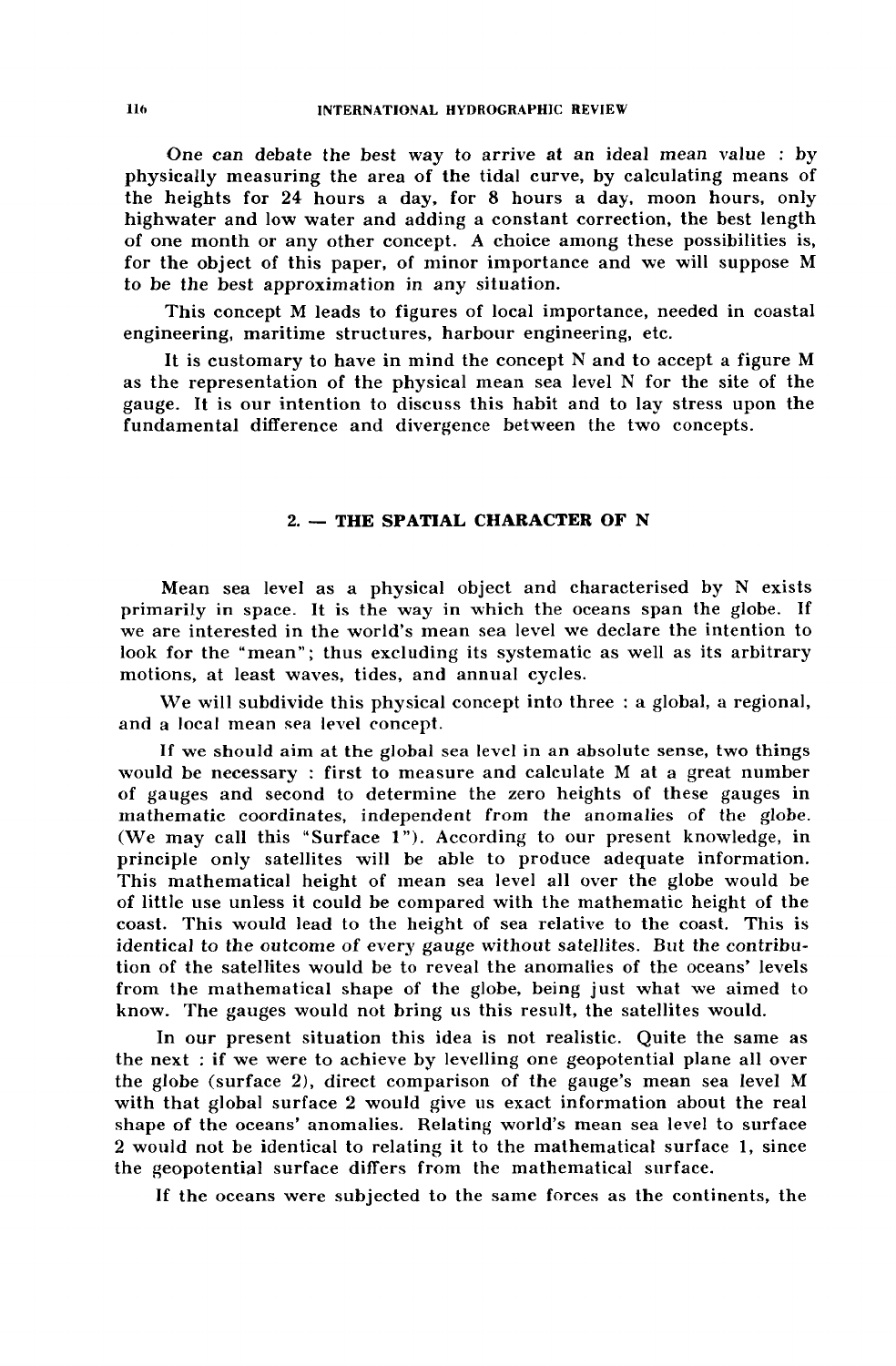ocean's mean sea level would follow the geopotential surface 2. The anomalies from surface 2 describe the physical mean sea level. We are not able to realise a geopotential surface over the oceans' surfaces. It is only partly possible to do this over the continents by levelling. We will not discuss here the fact that a geopotential plane over the continent will not be identical to the presumed geopotential plane over the oceans.

Of course we are first interested in the maximum deviations from surface 2 in space. For these maximum deviations control the whole system in time as well as in space. Where do we find these maximum deviations, what are the physical causes, what are their main fluctuations ? Let us call the system of maximum deviations in space the deviations of first order.

Starting from the regions and belts with maximum deviations one proceeds to every location in, around and above the oceans and downward to places and regions with deviations at a minimum, at zero, or negative. Where do we find those minima? What are their physical causes and their fluctuations ?

The greater part of the oceans will have a mean sea level somewhere between the maximum and minimum anomaly. So at any arbitrary station the deviations from surface 2 will be an interpolation between the extremes. What we really find there will be called deviations of second order. There will always be a reduction in relation to the extremes.

In fact we do not measure the deviations of second order because we lack a reference height. The gauge supplies only the fluctuations in the deviations of second order. Those fluctuations have to be regarded as deviations of third order.

Between the global concept and the local concept it is necessary to distinguish the regional concept. The world regional may have any meaning in between local and global. If we understand local as the gauge site and its vicinity up to *5* or 10 km on one occasion and *100* or perhaps 500 km on another occasion, regional will be named an area which comprises distances from 6 or 60 km up to 6 000 km or more.

In this connection we will speak about global forces, which influence the global shape of mean sea level in such wide areas as hemispheres and oceans; about regional forces which modulate the global shape to a regional shape; and local forces, which modulate the global as well as the regional forces and cause the definite effect on the gauge records.

# 3. — THE TIME HISTORY CHARACTER OF M

The records of a gauge do not produce anything to benefit our knowledge of the spatial character of N, The gauge records only produce purely local information and everything of spatial character is missing. To proceed to the spatial character of mean sea level another discipline is needed : namely, levelling. Without connection of the gauge zero heights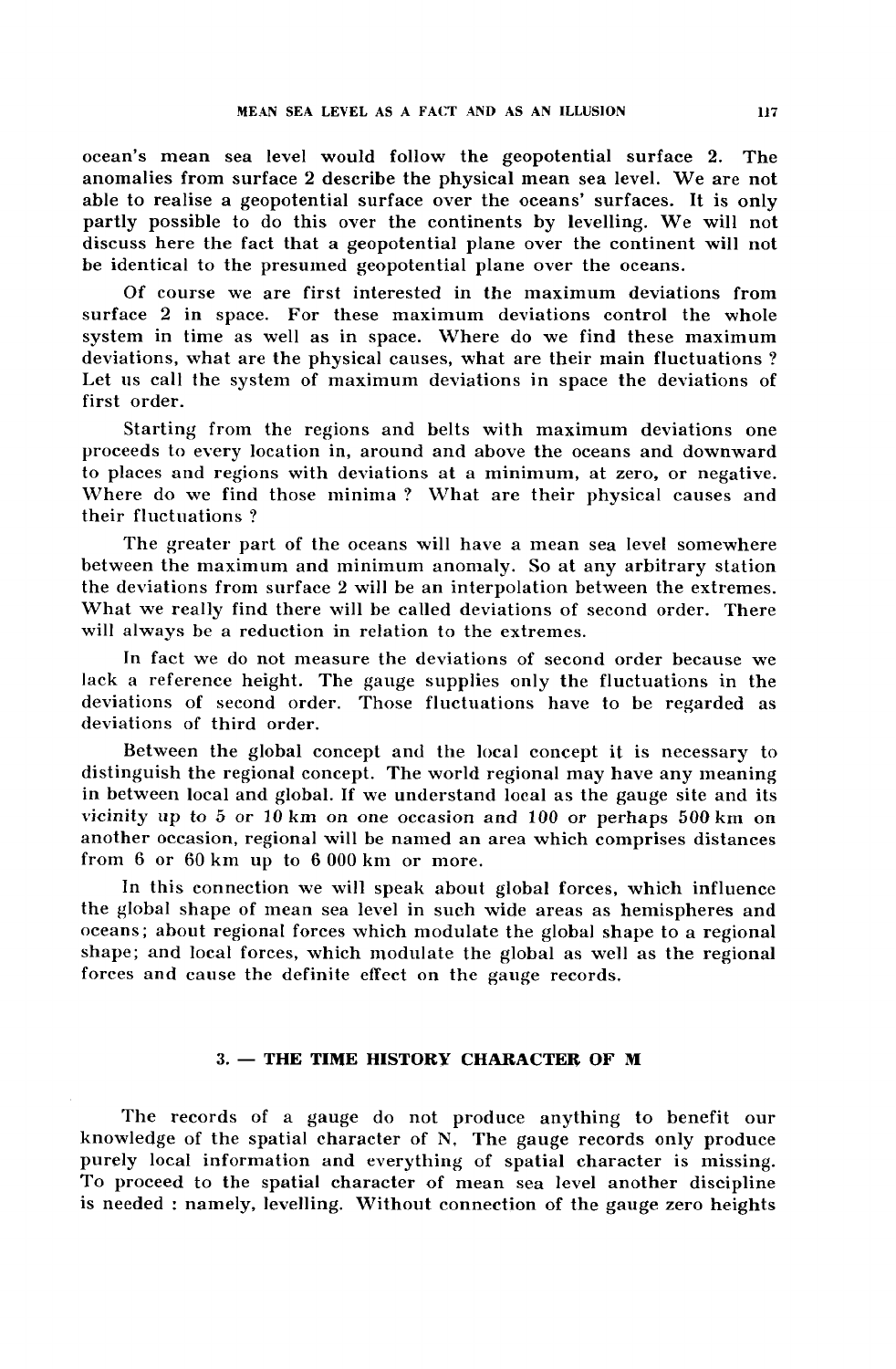by levelling, nothing at all is revealed of the world's mean sea level : no shape, no slopes, no deflections from one or another hypothetic geopotential plane. The individual gauges, however, produce another contribution to our knowledge, namely the individual time history of mean sea level.

This existence in time has four fundamental aspects :

- $1 A$  basic height
- $2 -$ Trends
- 3 Cycles
- 4 Stochastics.

The basic height is introduced as an arbitrary beginning point. This basic height reveals nothing : nothing with relation to the spatial character of mean sea level as well as nothing with relation to itself. Moreover it conceals always a part of the unknown trends, of the unknown cycles and in the game of stochastics it is only a sample. Nevertheless this basic height is indispensable to connect the locality to the sea as well as to act as a basis for the trends, cycles, and stochastics.

Trends will be there in a wide variety of time scales and magnitudes. Trends from month to month, from year to year, from any span of time to the other, disclosing a never ending process of adaptation of sea level from one complex of acting forces to the next. In this sense trends are not well separated from cycles or stochastics. For each of those three is the outcome of a statistical process and not a regular straight-line effect of just one, well-defined force. On the contrary, there is a large variety of forces and the highly complicated effects can only in a statistical sense of the world reveal trends and cycles.

As to the cycles, the main one is the annual cycle, this being the statistical result of a large number of acting forces and there is of course no principal difference with the trends and the stochastics. Only the tidal waves Sa and Ssa have a physical amplitude and a sine or cosine character; they belong, the same as the nodal tide of 18.6 years' period, to the game of cause and effect. All the other components are statistical effects. Geological "cycles" as well as glacial "cycles" will be classified here with the trends.

Under stochastics are comprised all of those effects which emphasize the irregularity of the mean sea level values. Though all motion, excepting only the tides, is in principle stochastic, we are inclined to speak of cycles, if the statistical outcome simulates a cycle. And to speak of trends, if the statistical outcome simulates a trend.

# 4. — CONFRONTING THE CONCEPT N AND THE CONCEPT M BY MEANS OF GAUGES

The gauge is the connection point between the two concepts M and N. It connects the "time history" at the moment "now" with the "spatial mean sea level" at the place "here".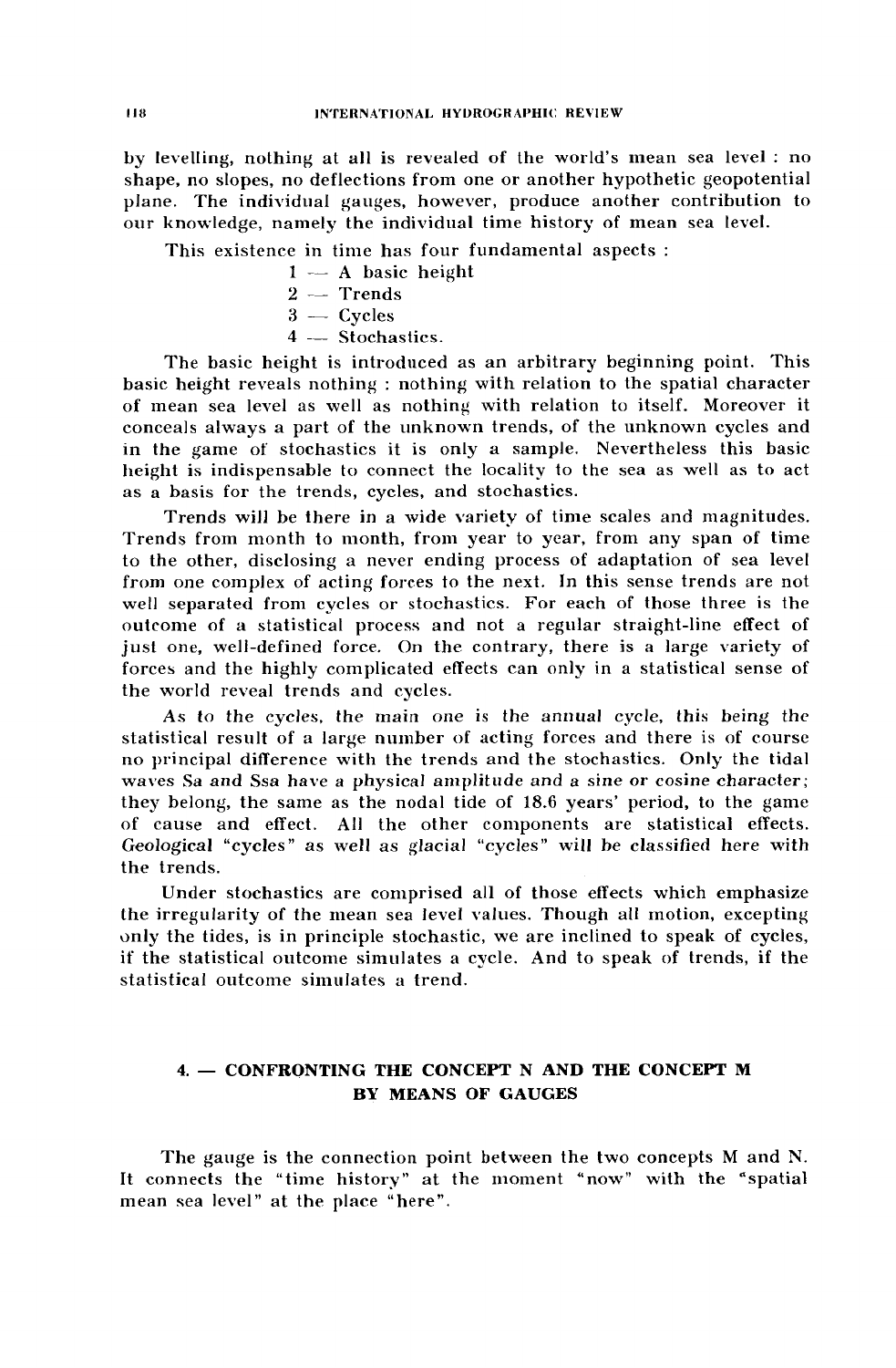For this work the gauge is not as ideal an instrument as it is sometimes supposed to be. So the system introduces an additional unsound contribution to the basic height, to the trends, to the stochastics.

In the next chapter the contributions of the global influences, of the regional influences, the local influences and of the influences of the gauge itself to the basic height, the trends, the cycles and to the stochastics will be summarised. This is done in Table I, giving the influence in space as well as the gauge contribution, numbered 1 through 33 under the heading "Influences working on the physical mean sea level", and the effect assigned to the columns A, B, C and D.

The table in this shape is only meant as an impression. The placing of marks is in many cases a question of appreciation. It is unavoidable to confine each case to the more relevant influences in order not to fill up the whole table with marks.

# 5. — INVENTORY OF INFLUENCES : TABLE I

The items will be commented upon briefly.

#### The global influences

 $\sim$ 

|  | No. 1. The ellipticity of the earth is found from: |           |
|--|----------------------------------------------------|-----------|
|  | equatorial radius                                  | 6378388 m |
|  | polar radius                                       | 6356912 m |
|  | flattening                                         | $21476$ m |

The surface of the oceans deviates from the true sphere at the poles by being 10 km too low, at the equator by being 10 km too high. Moreover the earth deviates from a hydrostatic equilibrium. The concept of eternal rest of all the earth's forces should result in a deformation of the present earth. The contribution is only marked in column A, though a mark could be placed under B as well because of the instability of the earth's rotation rate on a geological time scale.

No. 2. The contents of the oceans,  $1\,450\cdot10^6$  km<sup>3</sup>, are submitted to eustatic and tectonic motions, resulting in trends giving tens of meters shift.

*No. 3.* Daily, fortnightly, and monthly tides do not affect monthly means : no mark.

*No.* £. Semi-annual, annual, and nodal tides (18.6 years) give an exact, non-statistical contribution to the cycles.

*No. 5.* The actual amount of water, being the total amount of  $H<sub>2</sub>O$  minus vapour and the water stored in lakes, the ground, and in glaciation, is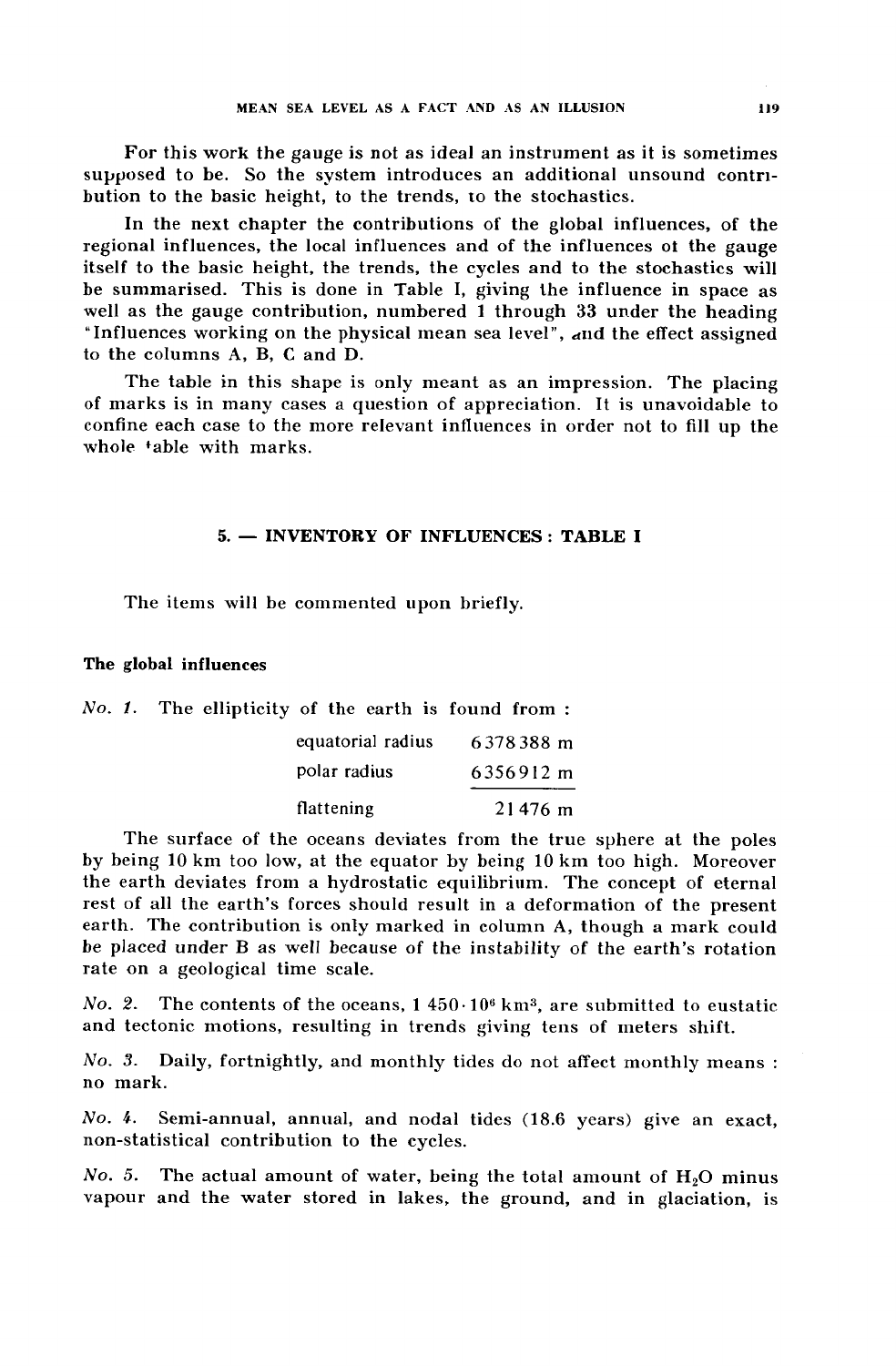|                                              | Table 1                                                  | Basic<br>height<br>A                      | Trends<br>B             | Cycles<br>$\epsilon$ | Stochas-<br>D           |
|----------------------------------------------|----------------------------------------------------------|-------------------------------------------|-------------------------|----------------------|-------------------------|
| Influences working on the physical sea level |                                                          | Effect on the<br>monthly mean<br>values M |                         |                      |                         |
|                                              | Global influences                                        |                                           |                         |                      |                         |
|                                              | 1 ellipticity                                            | X                                         |                         |                      |                         |
|                                              | 21<br>content of the oceans, eustacy, tectonics          |                                           | X                       |                      |                         |
|                                              | 3 daily, fortnightly, monthly tides                      |                                           |                         |                      |                         |
|                                              | 4 semi annual, annual, and 18.6 year tides               |                                           |                         | X                    |                         |
| 5                                            | the actual amount of water                               | ×                                         | x                       |                      |                         |
| 6                                            | glaciation                                               | x                                         | $\overline{\mathsf{x}}$ |                      |                         |
| 7                                            | sea water temperature and salinity patterns              | x                                         |                         |                      |                         |
| 8                                            | modulation of the effect of item 7 by the ocean currents |                                           |                         | x                    | ×                       |
|                                              | 9 force of the drift currents                            | x                                         |                         | X                    | ×                       |
| 10                                           | global coriolis ocean currents                           | ×                                         |                         | x                    | ×                       |
| 11                                           | centrifugal force ocean currents                         | $\mathsf{x}$                              |                         | $\mathbf{x}$         | $\times$                |
|                                              | Regional influences                                      |                                           |                         |                      |                         |
|                                              | 12 monthly resultant of prevailing winds                 | x                                         |                         | ×                    | ×                       |
|                                              | 13 monthly resultant of air pressure                     | X                                         |                         | x                    | ×                       |
|                                              | 14 groszwetterlage, storm surges                         |                                           |                         |                      | x                       |
|                                              | 15 regional coriolis                                     | ×                                         |                         | x                    | ×                       |
|                                              | 16 regional centrifugal forces                           | ×                                         |                         | $\mathsf{x}$         | $\times$                |
|                                              | 17 regional tectonic and eustatic movements              |                                           | x                       |                      |                         |
|                                              | Local influences                                         |                                           |                         |                      |                         |
|                                              | 18 wind waves                                            |                                           |                         |                      |                         |
|                                              | 19 local slopes                                          | ×                                         |                         | ×                    | x                       |
|                                              | 20 coriolis force local currents                         | ×                                         |                         | ×                    | ×                       |
|                                              | 21 density deviat. by temp, and fresh water              | ×                                         |                         | $\mathsf{x}$         | $\overline{\mathsf{x}}$ |
|                                              | 22 new maritime works                                    |                                           | X                       |                      |                         |
|                                              | Instrumental influences                                  |                                           |                         |                      |                         |
|                                              | 23 just that site of the gauge                           | ×                                         |                         |                      |                         |
|                                              | 24 altering the site                                     |                                           | x                       |                      |                         |
|                                              | 25 the accepted zero height                              | ×                                         |                         |                      |                         |
|                                              | 26 unintentional change in zero height                   |                                           | X                       |                      |                         |
|                                              | 27 readjustment of the recorded height                   |                                           | x                       |                      | x                       |
|                                              | 28 gauge or benchmark subsidence                         |                                           | X                       |                      |                         |
|                                              | 29 repeated connection to levelling network              |                                           | x                       |                      |                         |
|                                              | 30 pressure head of the adaptor                          | x                                         |                         |                      |                         |
|                                              | 31 density deviations of the stilling well               |                                           |                         |                      | ×                       |
|                                              | 32 adjusting, reading-errors                             |                                           |                         |                      | x                       |
|                                              | 33 alteration instr. or working methods                  |                                           | x                       |                      |                         |
|                                              |                                                          | 17                                        | 11                      | 12                   | 15                      |
|                                              | in total 55                                              |                                           |                         |                      |                         |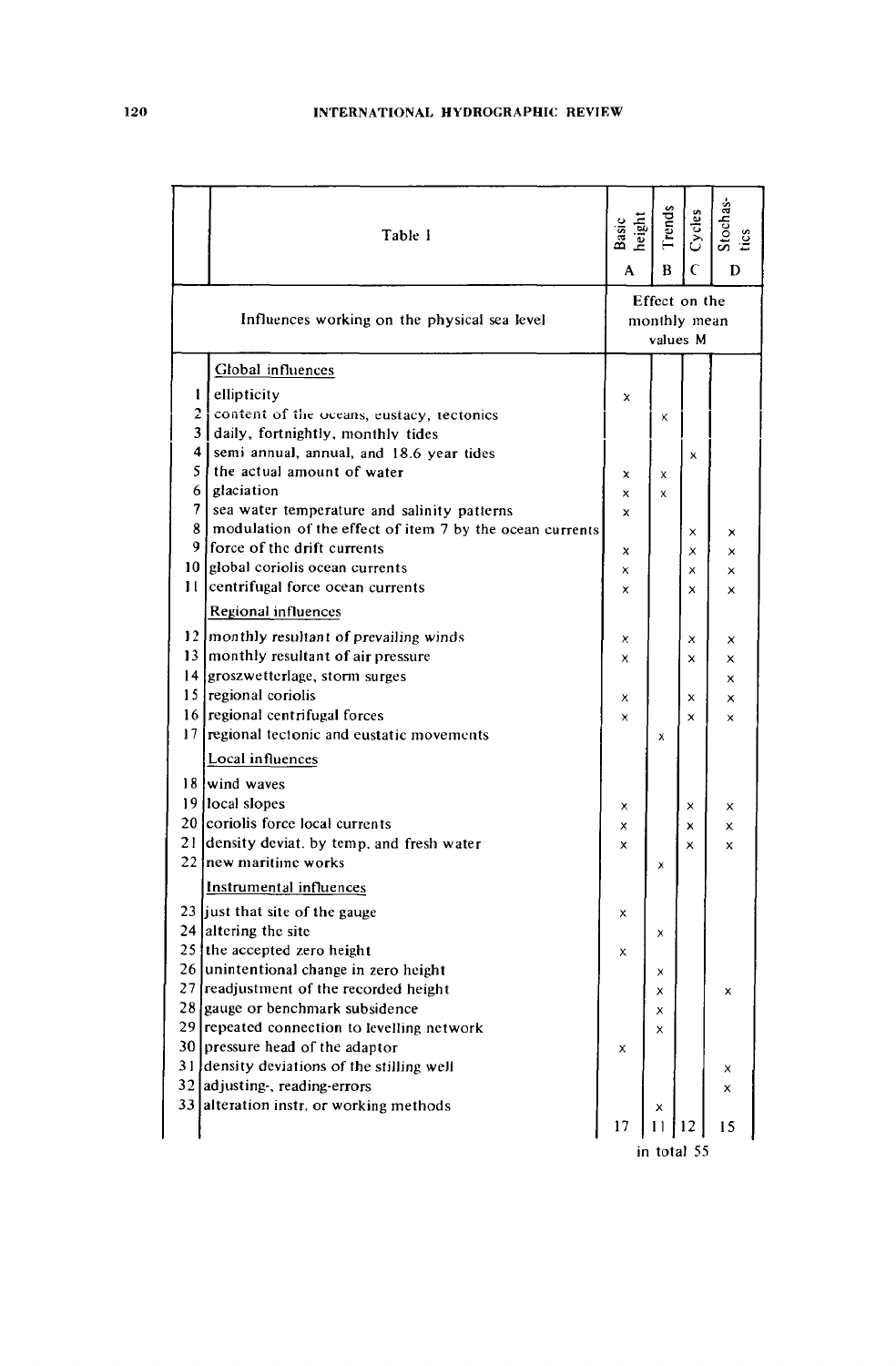highly dependent on the global air temperature. Only A and B have been marked.

*N o . 6.* Though comprised in No. 5, the glaciation must be mentioned separately. During the tertiary era the sea level stood 80 to 100 m higher than at present and 20 000 to 30 000 years ago 60 m below the actual level. So the actual arbitrary state of glaciation produces an important contribution to the basic height A and the trend B.

*N o . 7.* Sea water temperature affects the thermal expansion and so the total volume of water. If polar water were constantly 0 °C and equatorial water constantly 25 °C, without compensating currents and without mixing, over 4 000 m of depth and density difference would result in a difference in height of 20 m. In reality there is mixing and there are currents and below 200 m depth seawater is of more or less constant temperature over a greater part of the oceans. These balancing forces reduce the mentioned inequality. Nevertheless a contribution to A of several dm is to be expected.

The same is true for salinity variations in a global pattern. Starting from what may be regarded as an undisturbed layer of minimum motion at a depth of  $4000 \text{ m}$  as a reference, LISITZIN calculated differences in the physical sea surface of many dm, up to even more than 3 m.

If those differences interfere with independent coriolis slopes (No. 10), deviations up to 4 or 5 m will be realised.

*No . 8.* The drift currents and the density currents modulate the static pattern of item 7 with short term cycles and stochastics. They can be estimated to be 1 or 2 dm under C and D.

*No . 9.* The drift currents cannot exist without acting forces and counter currents, with the necessary counter slopes. They affect, apart from No. 8, A, C, and D. They can be presumed to be on a global scale up to perhaps 1 m.

*No. 10.* Density currents and drift currents produce their coriolis force. Existing currents of 0.1 m/s  $(= 3000 \text{ km/year})$  and 3000 km width will at 45° latitude cause a fall of 3 m. Such coriolis forces must really exists because the currents exists. From this we can deduce that the shape of mean sea level differs considerably from any static sea level, whatever that may be. On a global scale this highly complicated system of resistance slopes and coriolis slopes will possibly lead to deviations of more than 3 m.

*N o . 11.* The same holds true for the centrifugal forces of the driftcurrents, giving a contribution to A, G, and D. In global dimensions this is probably up to some dm.

The global influences 5 and 6 have an equal effect on every station. But the effect of the forces 7, 9, 10, and 11 will not be the same on every location. There is even in relation to the deviations of first order a twofold reduction, as has been explained in section 2. So it is probable that mean sea level fluctuations at a gauge site disclose the existence of global values which are many times as great.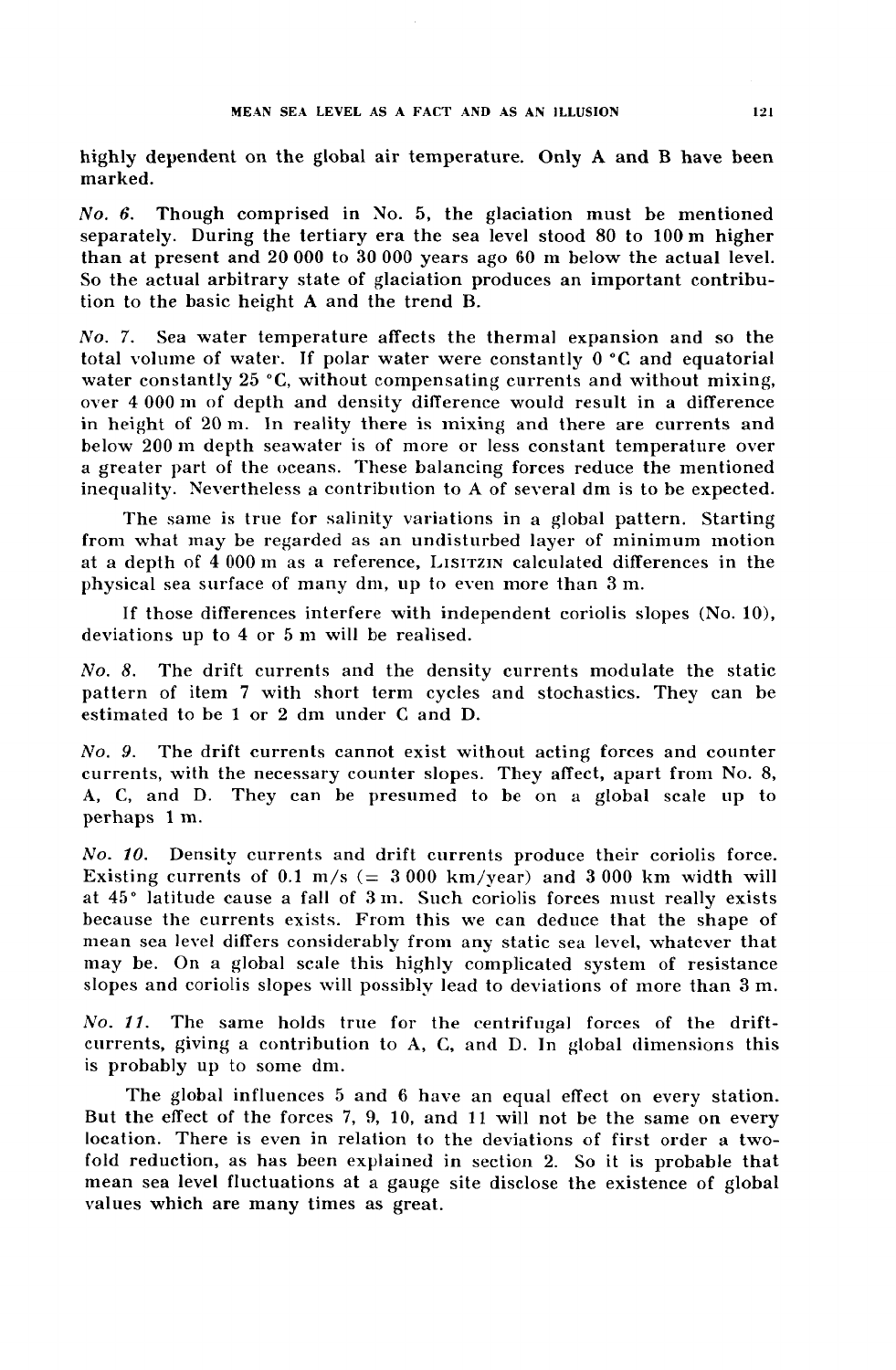#### The regional influences

*No. 12.* The resultant effect of positive and negative prevailing winds gives in the monthly means a contribution to A, a strong annual cycle C, perhaps irregular cycles, embracing some years, under C, and stochastics D.

*No. 13.* The resulting barometric pressure will have its own effect on mean sea level in A, C, and D.

*No.* /4. The *groszwetterlage* and storm surges affect D.

*Nos. 15 & 16.* Regional effect of coriolis and centrifugal forces have effects on A, C, and D.

*N o . 17.* The regional tectonic and eustatic movements are certainly the most intriguing influences. They affect the trends.

#### The local influences

*No. 18.* Wind waves, seiches, and squall oscillations have no effect on mean sea level figures.

*No. 19.* Local slopes in the vicinity of river mouths may not be neglected in A, in the seasonal cycles in C, and in D.

*N o . 20.* Coriolis effects will locally be important in A, C, and D. The Straits of Dover, for instance, being a small local detail, produces with 6 cm/s drift currents, a coriolis fall of 2 to 3 cm.

*N o . 21.* Gauges are often sited at river mouths. Because of this, density differences and fluctuations must be observed and taken into account. They often have effects of up to 10 cm and even more.

*N o . 22.* Great maritime works, coastal engineering works, the building of harbours or harbour jetties in the (direct) vicinity of a gauge can give a considerable change in mean sea level, due to items 19, 20, and 21. Such an effect simulates the character of a trend.

#### Influences *from the gauge* itself

*No. 23.* The chosen site may be regarded to be as ideal as could be desired, yet the mean sea level, just at that site, will show quite a lot of particularities. Especially the basic height will be affected. It would have been different if another site, even in the immediate neighbourhood, had been chosen.

*No. 24.* If the gauge in the course of years must be moved, this practically always will result in a shift in the mean sea level height, due to 19, 20, 21, 29, 30, 31, and 33. Even when the gauge is only moved inside a harbour and exactly the same sea level of the harbour's mouth is recorded, yet items 27, 29, 31, and possibly 33 will have a shifting effect.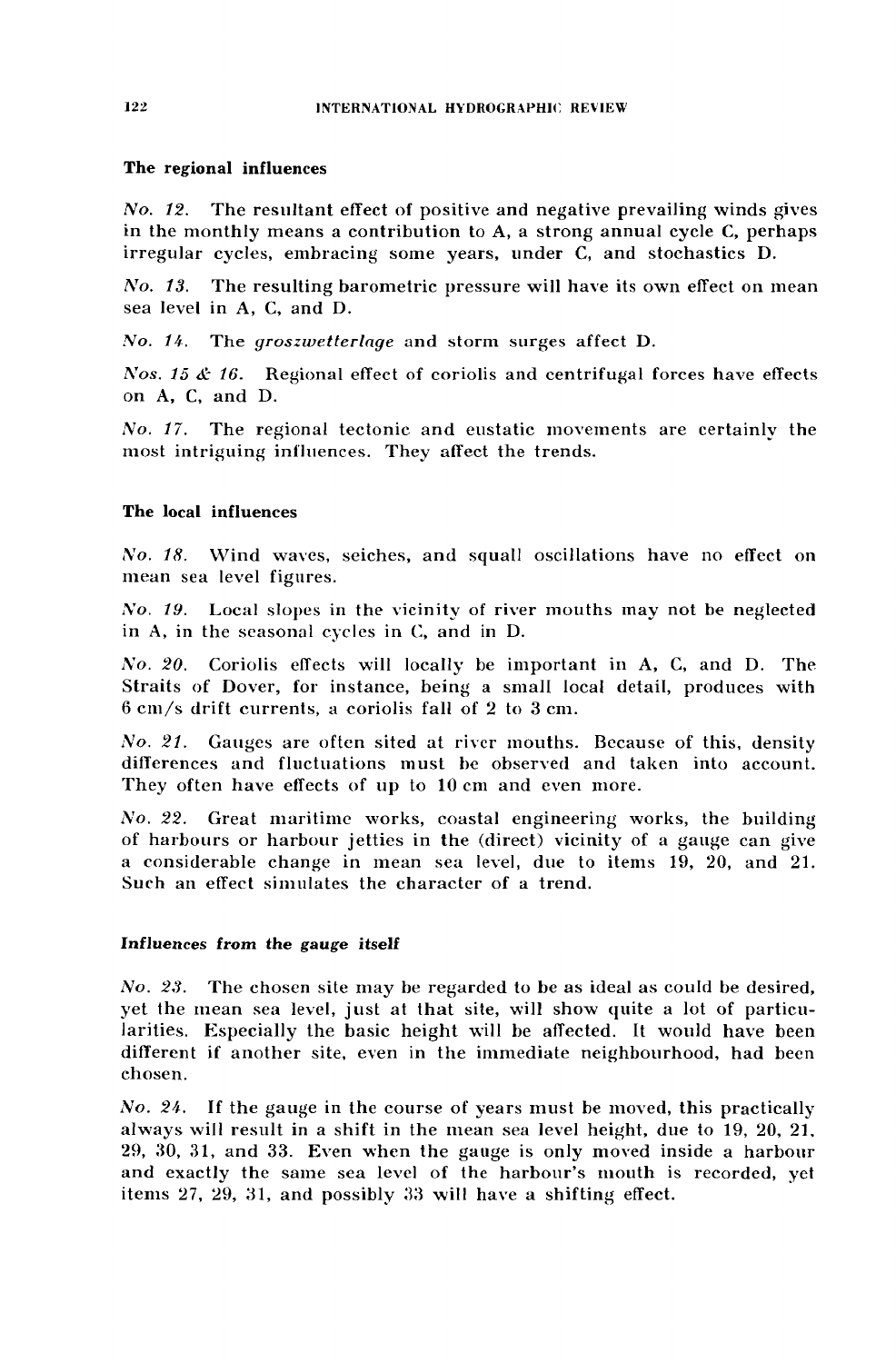*No. 25.* The chosen zero height of the gauge is an arbitrary but inevitable contribution to the basic height.

*No. 26.* Unintentional alteration of the zero height, of course always small, affects the trends. Example : combatting ice formation in the stilling well by use of oil.

*N o . 27.* In many situations the stylus is readjusted periodically. This results in trends and stochastics.

*N o . 28.* Subsidence of the foundations of the gauge will be eliminated in a good control system. But in some situations a subsidence can remain unperceived for a long time. In that case the subsidence appears in the time series as a trend and the adjustment as a jump. The same holds true if the benchmark subsides.

*No. 29.* If the gauge zero height is not connected to a local bench mark with a definite height, it must repeatedly be reconnected with the precice levelling network of the country. Reconnection introduces trends.

*N o . 30.* Every adapter (stilling well, air-bubble system, pressure gauge, etc.) is submitted to a pitot-effect or a pressure head. This effect is often asymmetric to ebb and flood current which leads to a resultant effect on mean sea level. If the gauge is sited in a quiet harbour, the rectifying effect will surely be changed for the worse. For the harbour entrance will often give a strong disturbance in the pattern of currents outside the harbour, mostly highly asymmetrical to ebb and flood. For the last 2 or 3 cm one can never be sure.

One must be mindful of the fact that it will not always be the station itself which is guilty of the pressurehead effect. If the instrument is adjusted to the reading of a staff gauge the stream effect on that staff gauge is relevant.

*N o . 31.* If fresh or brackish water and salt water alternately pass the entrance of the gauge, the well will be emptied and refilled with water of ever varying specific weight. Moreover the adjustment of the stylus will depend upon the reading of a staff gauge, likewise affected with varying density influences. This effect, often 3 to 5 cm and more, intensifies the stochastics.

*N o . 32.* The normal periodical instrument handling, the reading of the records, and the calculation introduce a small contribution to the stochastics.

*No . 33.* Every change in the gauge, in the instrumentation, in the methods of control, in the methods of reading, in the methods of calculation, will produce a small effect on the trends.

These 33 influences are only meant as a rough indication. The same applies for the marks placed in the four columns. More marks might have been entered — or fewer.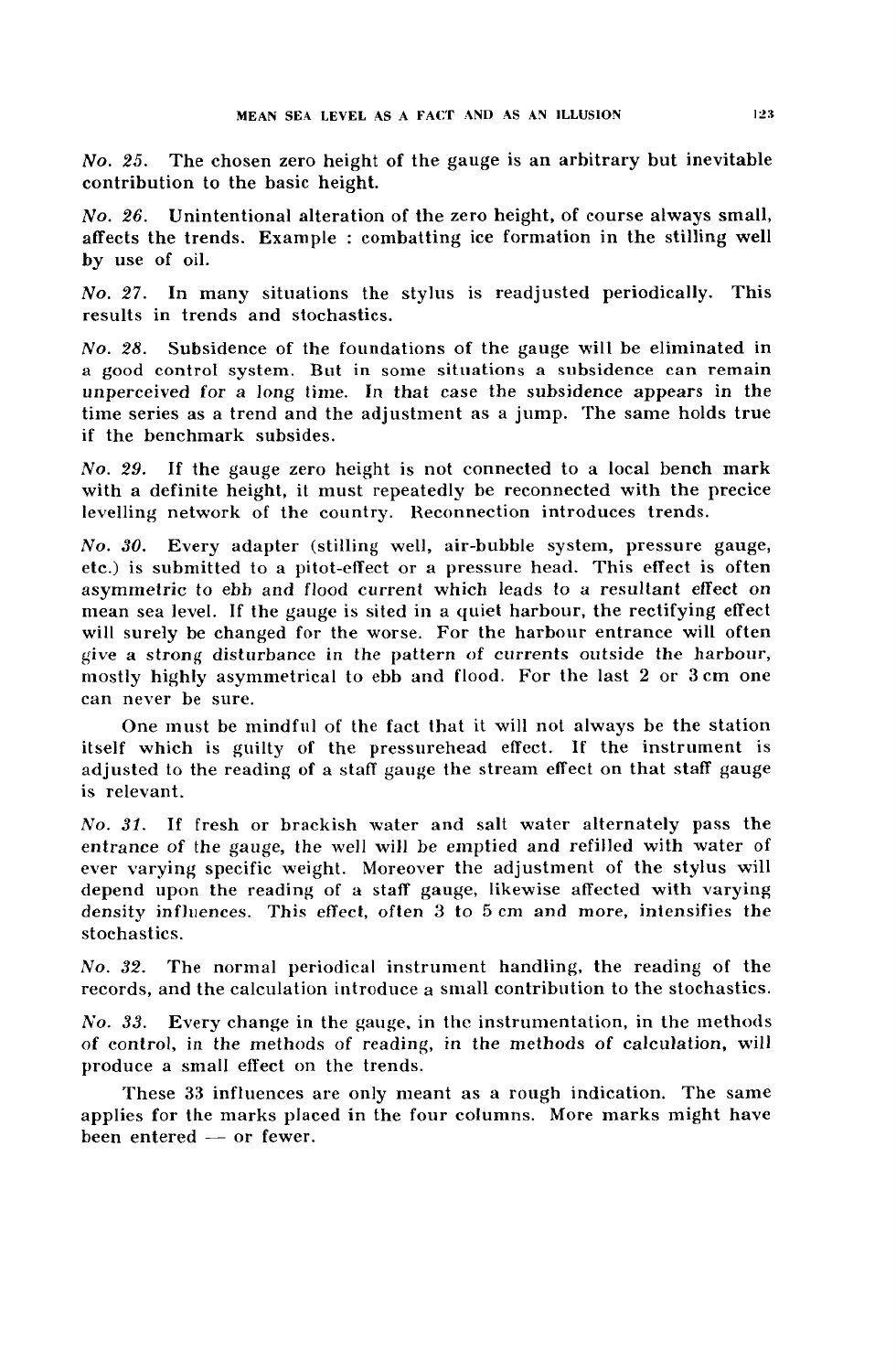## 6. — WHAT IS MEAN SEA LEVEL ACCORDING TO THE CONCEPT N ?

The table presents a large number of influences. If we exclude 3, 18, and the instrumental items, except 25, the physical mean sea level is the resultant of at least 21 forces. Excluding also 1 and 22, and combining 14 with 12, there are still 18 forces acting on the ocean's mean sea level. So the popular no-no concept of N cannot possibly be adopted. The true character of the world's mean sea level is not an ideal surface of eternal rest, but a dynamic and labile equilibrium between at least the short term factors 7, 9, 10, 11, 12, 13, 15, 16, 19, 20, 21. As shown in section 5 these factors may often add cm or dm or even in to the resultant height of mean sea level at locations where such forces would accumulate.

So if we depart from any hypothetical geopotential surface 2, mean sea level deviates from surface 2 by the forces just mentioned.

What we observe at the coasts of the oceans is, however, not this deviation of first order, for our present means are insufficient for this purpose. We do not even measure the spatial interpolation along the coasts of the global deviations of first order. We will only observe the fluctuations of nature around this labile equilibrium. So what we really observe at the coasts are deviations from deviations from deviations.

These third hand deviations are the trends, the cycles, and the stochastics. They are, as shown in the table, in a complicated way related to a large number of acting forces.

# 7. — WHAT IS MEAN SEA LEVEL ACCORDING TO THE CONCEPT M ?

The distribution of gauges along the coasts of the oceans suggests the measuring of mean sea level in space. This is, however, only true for some very small regions with gauges with a common reference level. Only in a few cases are these connections present up to distances as much as 1 000 km. In relation to the question of the true shape of the surface of the oceans this may be completely neglected.

Practically every gauge is no more than an individual gauge. As such it reveals nothing about the deviations of first order, or about the deviations of second order. What the individual gauge presents are the just mentioned deviations from deviations from deviations, introduced here as trends, cycles and stochastics. So these three effects bear the character of third hand information.

Moreover this information is of a highly mixed up nature. If we state a trend at any station then no less than 12 possible influences have to be considered. Six of them are of instrumental origin and have to be avoided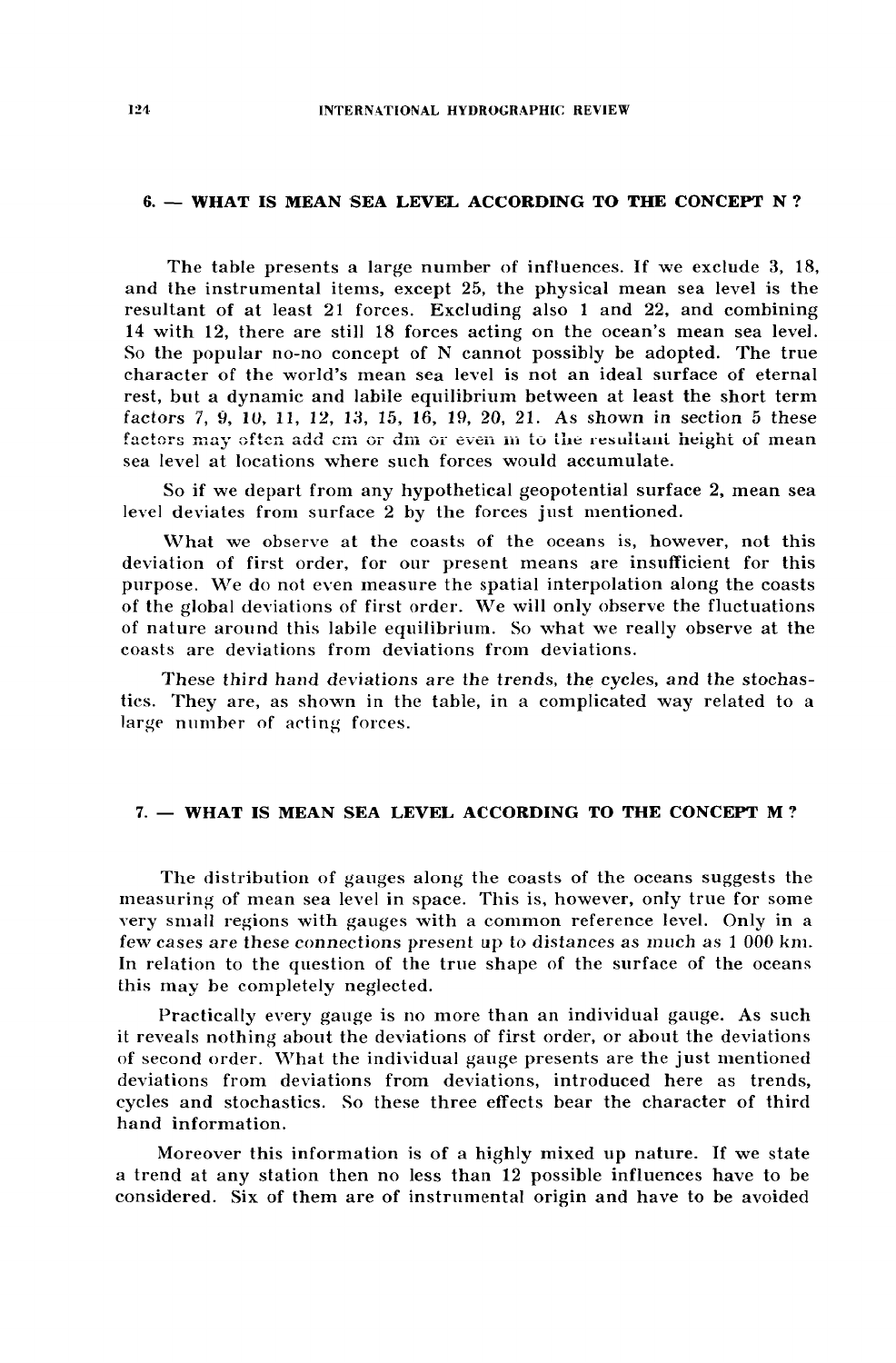to the utmost. But even if the details of every gauge could be published, incertainty would remain. The instrumental influences affect every kind of trend. For instance a single discontinuity of 5 cm over 30 years of observation spoils the whole series. The same is valid in discriminating the important item 17 from, for example, item 22, or to discriminate items 5 and 6 (partly the same influence) from 17 and 22.

It is quite different with the cycles. The table shows that there does not need to be any contribution to the cycles from the instrumentation or the gauge itself. So cycles come from nature; that means from the oceans and from the weather. Table I marks 12 such effects in column C. In these cycles may be discerned 3 groups :

- 1 The astronomical group of 1 year and 18.6 years;
- 2 Irregular fluctuations from the weather over an irregular span of years;
- 3 The annual cycle.

The most important is the annual cycle. It is usual to speak about the "annual cycle" while regarding this as a coherent phenomenon, as the outcome in a cause-and-effect process. For one or two of its components (Ssa and Sa) this is true. But for all the other components a highly different process rules. The twelve monthly mean sea level values are fully independent values. The resultant is not a question of an acting force, but a statistical result. So the annual cycle is the outcome of a process ruled not by the law of cause and effect, but by statistics. Identical values may be brought about as a result of quite different components. High values at spring can be fully independent from low values in autumn. So the spring values can have in the course of years a positive trend and simultaneously the autumn values a negative trend. Thus the resulting "annual cycle" surely may not be regarded as a coherent story.

Moreover, as has been emphasised, the cycles give us only third hand information as to what is happening on a global scale. One of the larger amplitudes of the "annual cycle" shows Maizuru in Japan with 36 cm. Does this mean that we may expect somewhere in the oceans amplitudes up to 40 or 50 cm ? If such an amplitude is only a fluctuation in a semi-static or labile equilibrium on a global scale, we are apt to suppose that the deviation of first order will surpass 1 m.

The stochastics represent the irregularities and seem unimportant for the knowledge of mean sea level. But the opposite is true. First the stochastics are essentially not different from the cycles, they only differ statistically. Second: for the correlations with near as well as distant stations the full monthly values, thus inclusive of the deviations or, more precisely, the stochastics, are relevant. The stochastics, even more than trends and cycles, reveal the coherence of a locality with regional or global influences.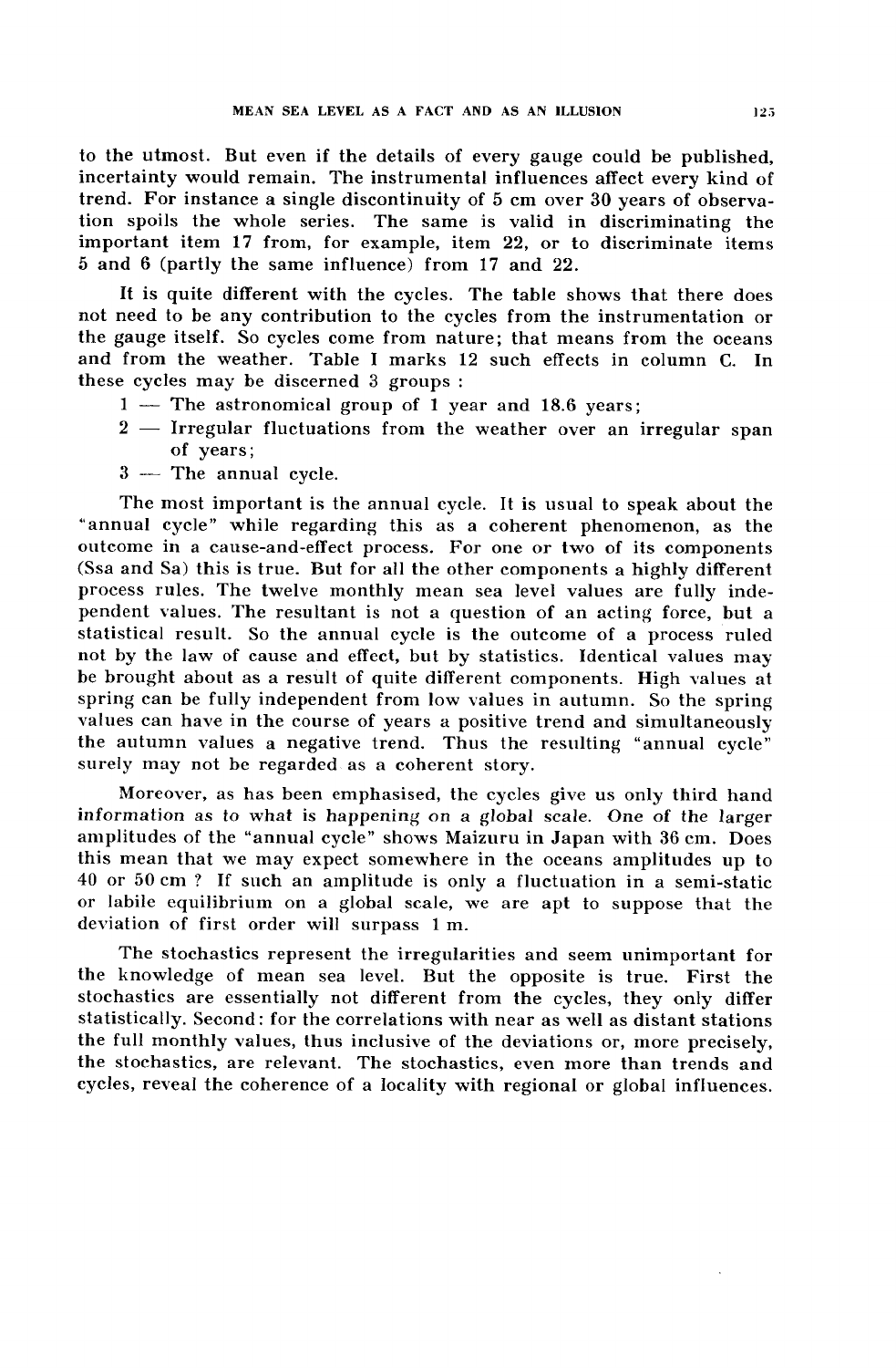## 8. — SUMMARY

- 1. The physical concept N of mean sea level and the concept M based on the observations belong to different worlds. The physical concept  $\widetilde{N}$  is a phenomenon in space with global, regional, and local specification; The observations concept M tells a story in time with trends, cycles, and stochastics.
- 2. A multitude of influences affect the mean sea level data. It is difficult to discriminate.
- 3. The data of the individual gauge give only third hand information about the global processes.
- 4. The global processes are governed by physical laws, but the mean sea level data are governed by statistical laws.
- 5. Items 1, 3, and 4 imply that we meet the physical phenomenon N by inadequate means M.

## 9. — RECOMMENDATIONS

- 1. To build many more mean sea level stations.
- 2. Never to move a station; and, if unavoidable, then to provide simultaneous recordings on the old and new site during 2 annual cycles.
- 3. Not to change anything whatever in the site, in the entrance to the stilling well, the position of the staff gauge, in the instrumentation, or in the system of calculation.
- 4. It is a basic requirement that once chosen the zero height be maintained for all times.
- 5. To promote the connection of gauges by levelling as is already in progress by REUN (Réseau Européen Unifié de Nivellement).
- 6. Introduction of the possibility of levelling on a global scale by satellites.
- 7. To relate the M values, as well as trends, annual cycle and other periods, to near stations, distant stations, weather data, current data, density data and temperature data.
- 8. To continue the publication of mean sea level data in the recently developed form, Publication Scientifique No. 26 of the IAPSO.